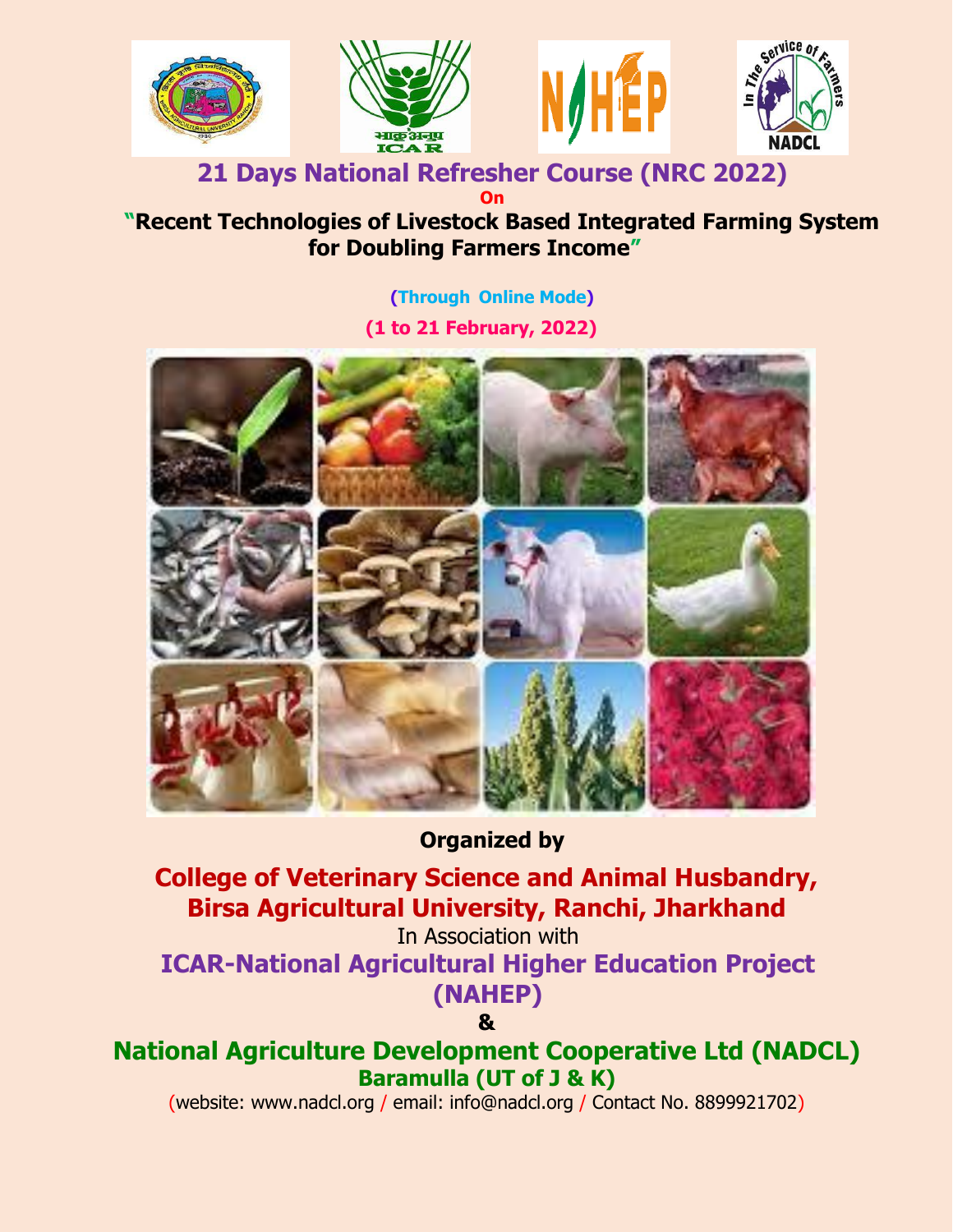#### **ABOUT HOST ORGANIZATION**

**The College of Veterinary Science and Animal Husbandry Ranchi** was established on 30th November, 1961. It was a constituent college of Ranchi University and functioned under state Animal husbandry department till 1970. With the establishment of Rajendra Agricultural University (RAU) at Pusa, Samastipur in 1971, this college became a constituent college of R.A.U. The college was established with undergraduate teaching only and it was in the year 1972 when P.G. courses were stand in six disciplinary. These programmes were further strengthened in all major disciplines in 1977 onwards. Gradually, the College of Veterinary Science & A.H. moved on the parts of glory through its faculty's dint and determination and became the main campus for post graduate studies. The faculty is presently having 17 departments as per the norms of veterinary council of India and imparts besides U.G. teaching, M.V.Sc. and Ph.D. programmes along with research and extension education activities. The faculty of veterinary science and animals' husbandry is situated in the campus of B.A.U near Kanke Block. It is about 16 kms. from Ranchi Railway station and 20kms. from Birsa Munda Airport. The location stands at 85019 E and 23017'N and 625 meters above sea level. The climate is subhumid mega-thermal.

**ICAR-National Agricultural Higher Education Project (NAHEP)** Indian Council of Agricultural Research (ICAR) with financial assistance from the World Bank launched National Agricultural Higher Education Project (NAHEP) in 2017 with an aim to bring transformative reforms in agricultural higher education in the country. Under the NAHEP, BAU, Ranchi has been awarded project for the establishment of Center for Advance Agricultural Science and Technology (CAAST) on Integrated Farming System (IFS) in August 2019 towards Center of Excellence. NAHEP-CAAST has developed different models and on IFS and knowledge hub besides research on IFS by the faculties and post-graduate students.

**National Agriculture Development Co-operative Ltd. (NADCL)** was established under Self Reliant Co-operative Act, 1999: under Ministry of Cooperatives with a mission to promote, disseminate and mutual exchange of scientific information of Agricultural Science among the scientific diaspora and stakeholders. The NADCL was primarily established to serve as a bridge for communication between agriculture scientists, extension workers and farmers. Blending of the influences of these three, bring an effective result in the doubling of farmer's income. In this context NADCL already organized a number of awareness programs, international conferences and national training courses; individually as well as in collaboration in State Agriculture Universities and with various institutes of ICAR.

#### **Background**

Livestock based integrated farming system provides an opportunity of increasing economic yield per unit area per unit time to small and marginal farmers. In this system, waste materials are effectively recycled by linking appropriate components. Thus, minimize the environment pollution. Recycling of product, byproducts and waste material in integrated farming system are the factors responsible for the sustainability of farming system. Due to integration of different livestock components with crops, production of eggs, meat and milk provide nutritional security and income generation round the year to the farmers.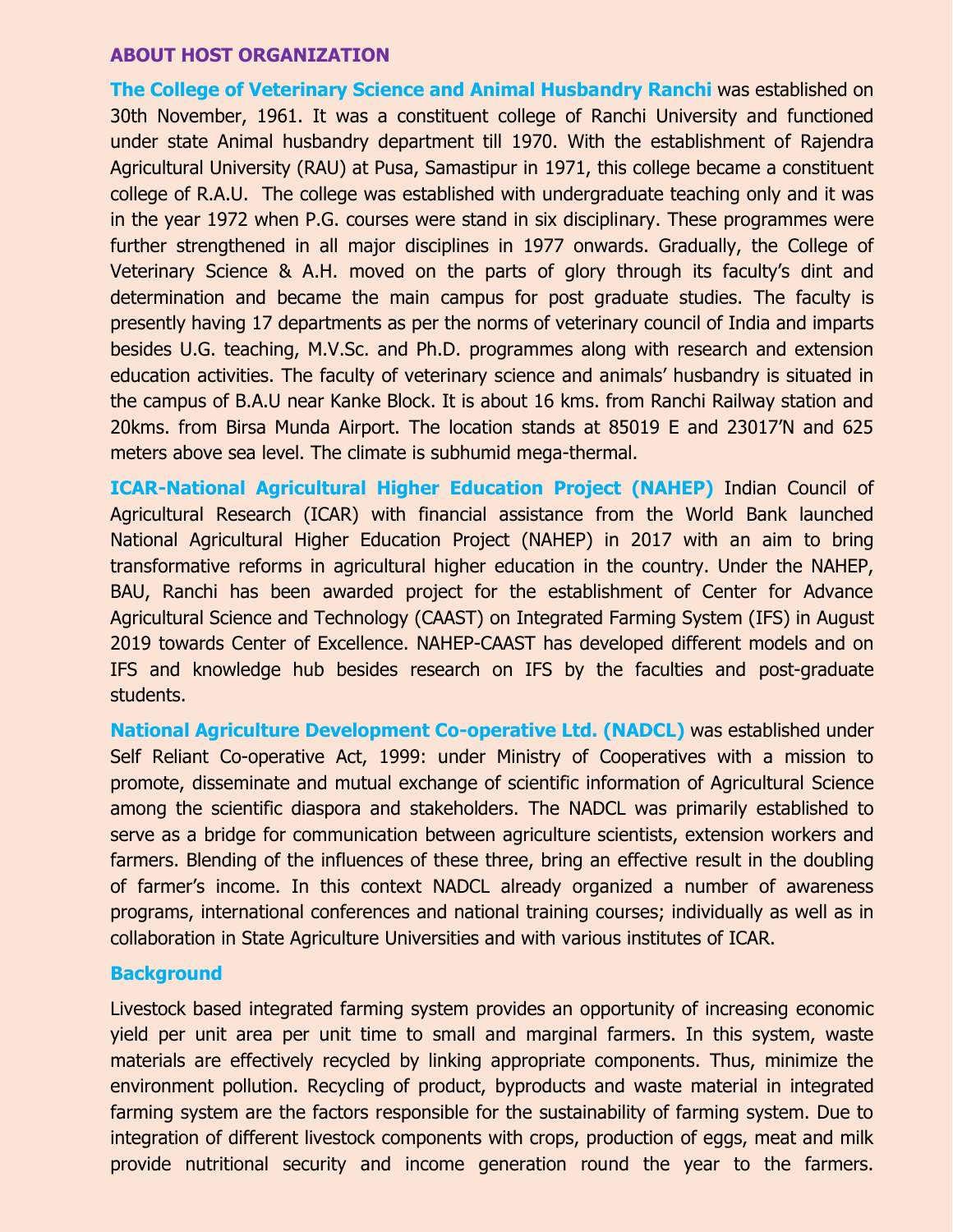Combining crop with livestock enterprises would increase the labour requirement significantly and helps in reducing the problems of under employment to a great extent. IFS provide enough scope to engage family labour round the year. The nutritional security, natural resource management and environment protection are the major concern for sustainable agriculture. Integration of livestock is the way forward to promote proper utilization of available resources and environment protection for economic growth. Integrated farming system diversifies farm production, increase the income, improve nutritional security and promote nutrient recycling.

## **Objectives**

- 1. To encourage and update the officers, Scientist and extension specialists' students and entrepreneurs about recent advances in IFS.
- 2. To identify existing farming along with formulate farming system models involving main and allied enterprises for different farming situations.
- 3. To ensure optional utilization and conservation of available resources and effective recycling of farm residues within system.
- 4. To raise overall profitability of farm household by complementing main/allied enterprises with other.
- 5. To identify scope, prospects and constraints of IFS both at small and large scale through interactive group discussions, brainstorming sessions and feedback from participants

### **Resource Persons**

The experts from ICAR, State Agriculture Universities (particularly from Birsa Agricultural University, Ranchi, Jharkhand) and senior officers from the line Department will cover topics of Agriculture, Horticulture, Forestry, Fisheries, Animal Husbandry and Dairying by lectures, audio – video presentation, and group discussion.

The details of the lectures and their schedule will be given separately.

**Participants & Eligibility:** The training is open for the scientists, teachers, research scholars, growers, PG students and marketing personnel.

### **Important Date:**

| Last date for receipt of application form: | 29-01-2022 |
|--------------------------------------------|------------|
| Intimation of selection:                   | 28-01-2022 |
| Confirmation about participation:          | 27-01-2022 |
| Commencement of training:                  | 01-02-2022 |

**Venue:** The 21 Days National Refresher Course (NRC 2022) on "Recent Technologies of Livestock Based Integrated Farming System for Doubling Farmers Income" will be organized through virtual lecture/class.

## **Requirement for Training:**

The aspirants should be proficient in the following:

- Basic computer skills.
- Sending/receiving email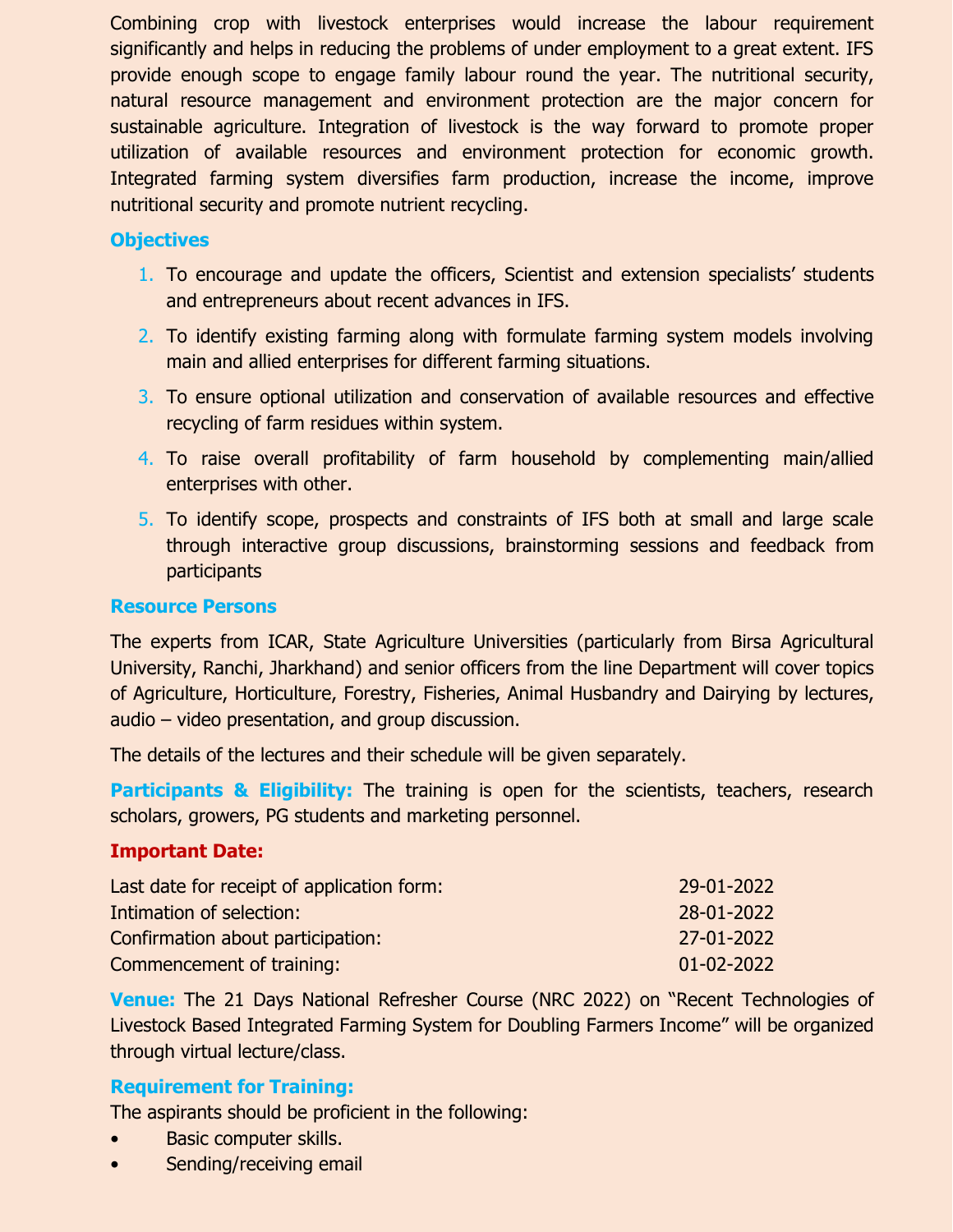- Sending and receiving attachments via email.
- Using a web browser.
- Finding web resources through search engines.
- Downloading and installing software and/or viewing electronic files.
- Familiarity with using browser plug-ins (e.g., PDF reader, video, audio).
- Using a word processing, presentation software, or other productivity applications.
- Experience/familiarity with a variety of file formats such as: .rtf "Rich Text Format", .doc or .docx "Microsoft Word Document", and .txt "Text document".
- The ability to be self-directed in learning new technology skills (for example, following a handout, a step-by-step tutorial, online video help, or access to support to learn necessary skills).

## **Mode of Participation:**

The training will be organized in 4 quadrants i.e.,

- 1. Lecture through video conference,
- 2. Preparing delivered material that can be downloaded /printed,
- 3. Self-assessment tests through google classroom assignment/tests/quizzes,
- 4. An online discussion forum for clearing the doubts.

 The above cited steps have to be taken to enrich the learning experience by using audio-video and multi-media state of art pedagogy/technology. In order to ensure that best quality content lecture is delivered course director and his coordinators will monitor the whole training course.

## **How to Apply:**

Participants can submit online registration form on the site: **[www.nadcl.org](http://www.nadcl.org/)**

## **Registration Fee**

Registrations fees include training documents, certificate (printed and laminated training participation certificates) and postal charges. Non-refundable registration fee for Indian participants is given below:

| <b>Category</b>                              | <b>Registration</b>      | fee <b>Registration</b><br><b>fee</b> |
|----------------------------------------------|--------------------------|---------------------------------------|
|                                              | <b>before 29-01-2022</b> | after 29-01-2022                      |
| <b>Students/ Research Fellows</b>            | $Rs. 2500/=$             | $Rs. 3500/=$                          |
| Faculties/Scientists/In-service participants | $Rs. 3500/=$             | RS. 4500/                             |
| Private Organizations/Industries/etc.        | Rs. 4000/                | $Rs. 5000/=$                          |

**Mode of Payment:** Registration fee can be paid while submitting on line registration form on the site: www.nadcl.org

## **Chief Patron**

**Dr. O. N. Singh,** Hon'ble Vice-Chancellor, Birsa Agricultural University, Ranchi, Jharkhand.

## **Patron**

**Dr. A. Wadood,** Director Research, Birsa Agricultural University, Ranchi, Jharkhand.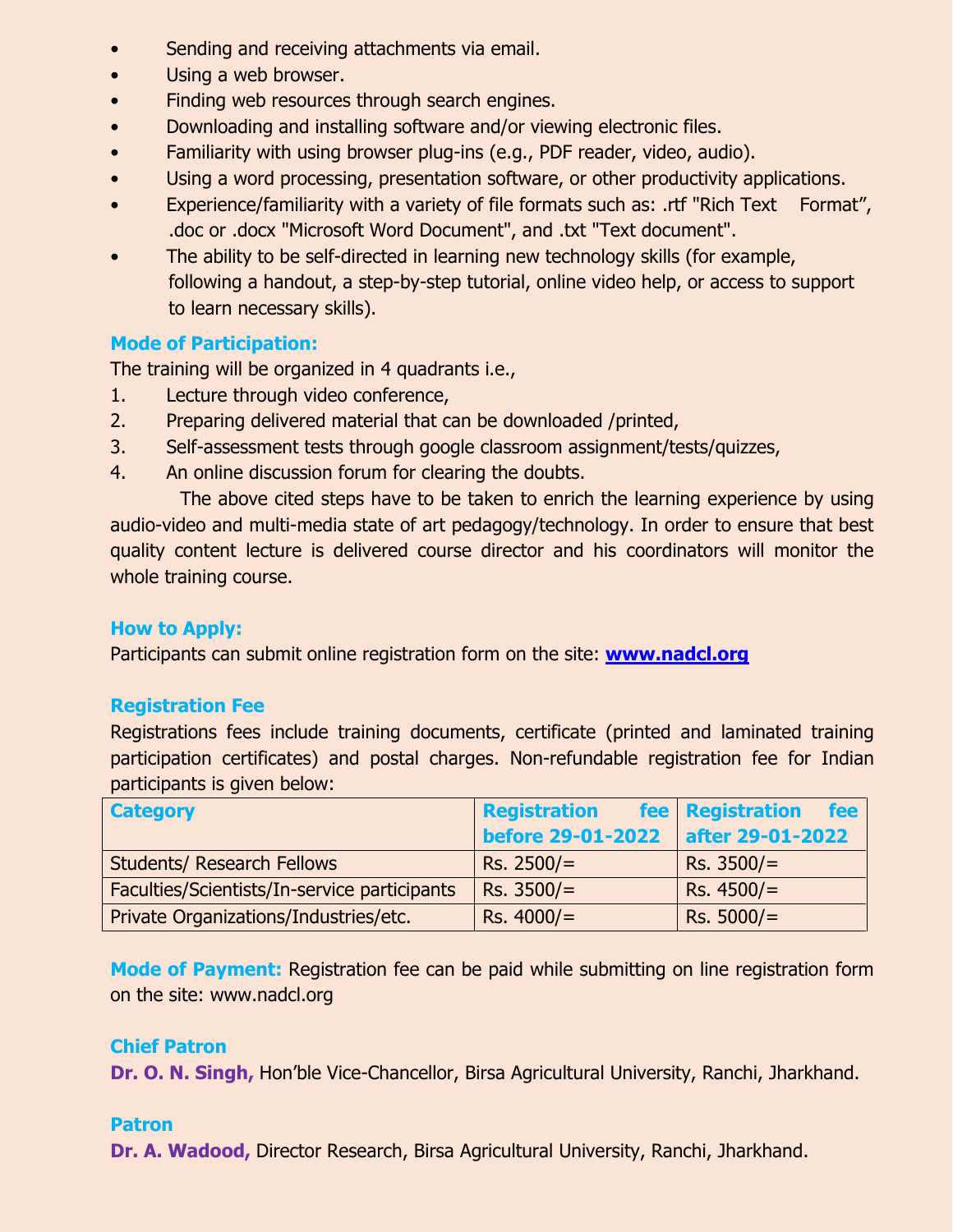**Dr. J. Oraon,** Director Extension Education, Birsa Agricultural University, Ranchi, Jharkhand.

**Dr. M. K. Gupta,** Dean PGs, Birsa Agricultural University, Ranchi, Jharkhand.

**Dr. M.S. Malik,** Dean, Faculty of Forestry, Principal Investigator, Birsa Agricultural University, Ranchi, Jharkhand.

### **Organizing Director**

**Dr. Sushil Prasad,** Dean College of Veterinary Sciences & Animal Husbandry, Ranchi, Jharkhand and Chairman, Department of Livestock Production & Management.

**Dr. Ratna Nashine,** Professor and Dean, CARS, Narayanpur, IGKV, Raipur, Chhattisgarh. **Dr. Alok Kumar Pandey,** Professor, Department of Veterinary Animal Husbandry Extension.

### **Course Director**

**Dr. Ravindra Kumar,** Head, Department of Livestock Production & Management, College of Veterinary Sciences & Animal Husbandry, Ranchi, Jharkhand.

### **Co-Course Directors**

**Dr. Dhirendra Kumar,** Assistant Professor, Faculty of veterinary Science and Animal Husbandry, SKUAST-Jammu.

**Dr. Tajwar Izhar,** Assistant Professor, Department of Livestock Production & Management, College of Veterinary Sciences & Animal Husbandry, Ranchi, Jharkhand.

**Dr. Rajeev Ranjan Kumar,** Assistant Professor, Department of Veterinary Parasitology, Govind Ballabh Pant University of Agriculture and Technology, Pantnagar, Uttarakhand.

#### **Convener**

**Dr. S. Karmakar,** Principal Scientist, Department of Agronomy, Ranchi Agricultural College, BAU, Ranchi, Jharkhand.

**Dr. Binay Kumar Singh,** Principal Scientist, Indian Institute of Agricultural Biotechnology, Garkhatanga, Ranchi, Jharkhand.

**Dr. Dinesh Uddhavrao Lokhande,** Professor, Department of Surgery & Radiology, Mumbai Veterinary College, Maharashtra Animal and Fishery Sciences University, Nagpur.

**Dr. Suheel Ahmad,** Sr. Scientist and Officer In-charge, ICAR-IGFRI, Regional, Research Station, Srinagar.

**Dr. M.S. Akthar,** Senior Scientist, ICAR-Directorate of Coldwater Fisheries Research, Bhimtal, Uttarakhand.

**Dr. Sudesh Radotra,** Principal Scientist (Livestock Production & Management), ICAR-Indian Veterinary Research Institute, Regional Station, Palampur, H.P.

### **Co-Convener**

**Dr. K. S. Risham,** Consultant NAHEP, BAU, Former Vice-Chancellor, SKUAST, Jammu.

**Dr. R. P. Majhi,** Scientist, Department of Agronomy, Ranchi Agricultural College, BAU, Ranchi, Jharkhand.

**Dr. Abdul Majid Ansari,** Scientist, Department of Horticulture, Birsa Agricultural University, Ranchi, Jharkhand.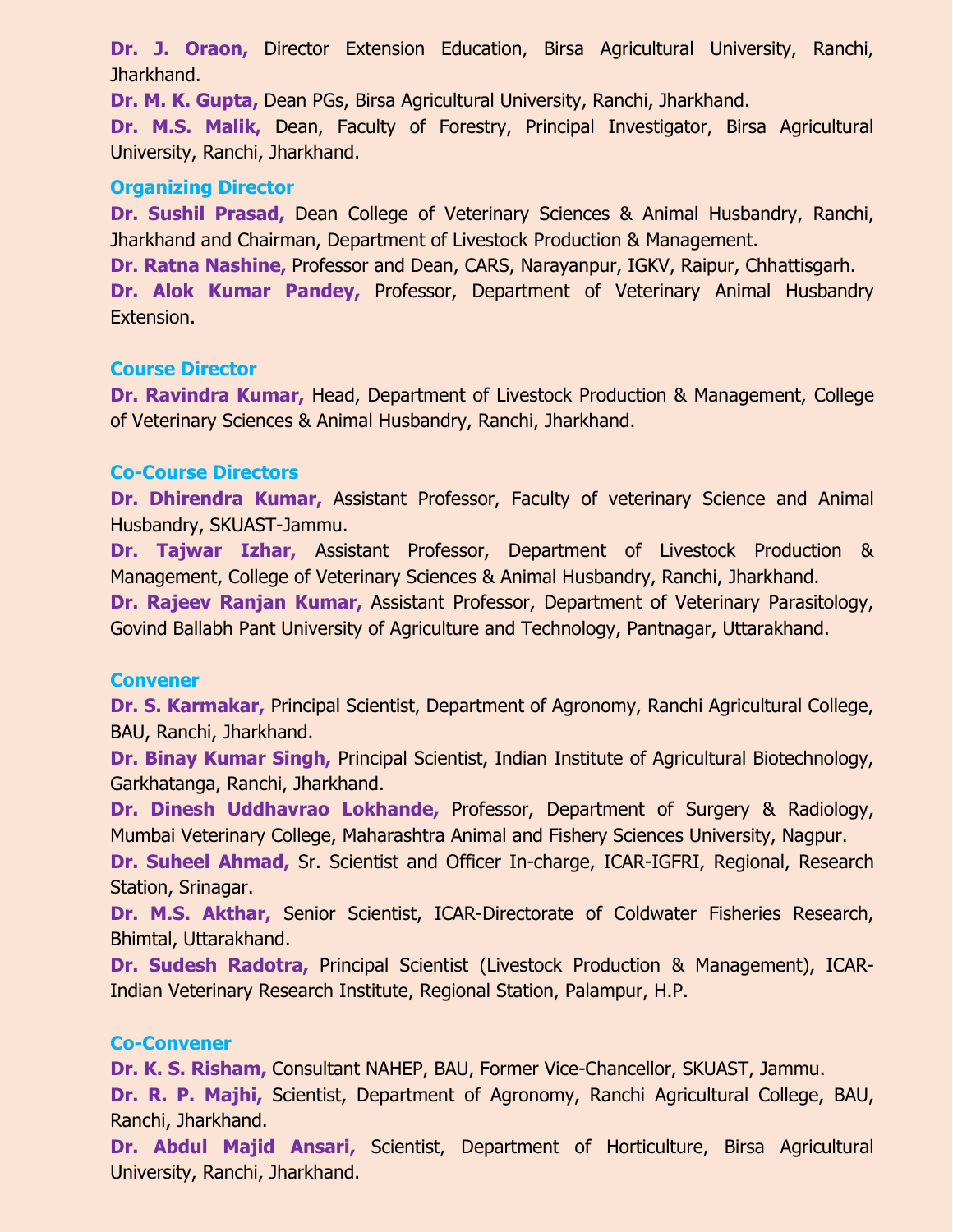**Dr. Nandni Kumari,** Assistant Professor, Department of Animal Breeding and Genetics, College of Veterinary Sciences and AH, Birsa Agricultural University, Ranchi, Jharkhand. **Dr. Ajit Kumar,** Assistant Professor, Department of Veterinary Parasitology, Bihar Veterinary, Bihar Animal Sciences University, Patna, Bihar.

#### **Course Coordinators**

**Dr. Avinash Pandey,** Scientist, Indian Institute of Agricultural Biotechnology, Garkhatanga, Ranchi, Jharkhand.

**Dr. Sudhanshu Sekhar,** Scientist, Krishi Vigyan Kendra, Koderma, Jharkhand.

**Dr. J.P. Gupta,** In charge Head, Department of Animal Genetics and Breeding, College of Veterinary Science and Animal Husbandry, Kamdhenu University, Gujrat.

**Dr. M. Chandra Naik,** Assistant Professor, ARS, Dhdesugur, University of Agricultural Sciences, Raichur, Karnataka.

#### **Course Co-Coordinators**

**Dr. Nishant Patel,** Assistant Professor, Department of Livestock Production & Management, College of Veterinary Sciences & Animal Husbandry, Ranchi, Jharkhand.

**Dr. Nirmala Minj,** Assistant Professor, Department of Livestock Production & Management, College of Veterinary Sciences & Animal Husbandry, Ranchi, Jharkhand.

**Dr. K. Puhle Japheth**, Assistant Professor, Department of Livestock Production & Management, College of Veterinary Sciences & Animal Husbandry, Ranchi, Jharkhand.

**Dr. Shushama Majhi,** Assistant Professor, Department of Livestock Production & Management, College of Veterinary Sciences & Animal Husbandry, Ranchi, Jharkhand.

**Dr. Pawan Kumar Verma,** Teaching Associate, Department of Livestock Production & Management, College of Veterinary Sciences & Animal Husbandry, Ranchi, Jharkhand.

**Dr. Nazir A. Pala,** Assistant Professor Cum Scientist, Division of Silviculture & Agroforestry, Faculty of Forestry SKUAST-Kashmir.

**Dr. Manpreet Kour,** Assistant Professor, Division of Agronomy, SKUAST-Jammu (J & K)

#### **Organizing Secretary**

**Dr. Ravindra Kumar,** Head, Department of Livestock Production & Management, College of Veterinary Sciences & Animal Husbandry, Ranchi, Jharkhand.

**Dr. Girish Udhavrao Yadav,** Assistant Professor, Department of Surgery & Radiology, Mumbai Veterinary College, Maharashtra Animal and Fishery Science University, Nagpur.

**Dr. Monjunatha D. R.** Assistant Professor & Head, Department of Veterinary Clinical Complex, Veterinary College, Vidyanagar, Hassan, Karnataka Veterinary, Animal & Fisheries Sciences University, Bidar.

### **Joint Organizing Secretary**

**Dr. Amit Prasad,** Assistant Professor, Department of Veterinary Medicine, College of Veterinary Science, GBPUA & T, Pantnagar.